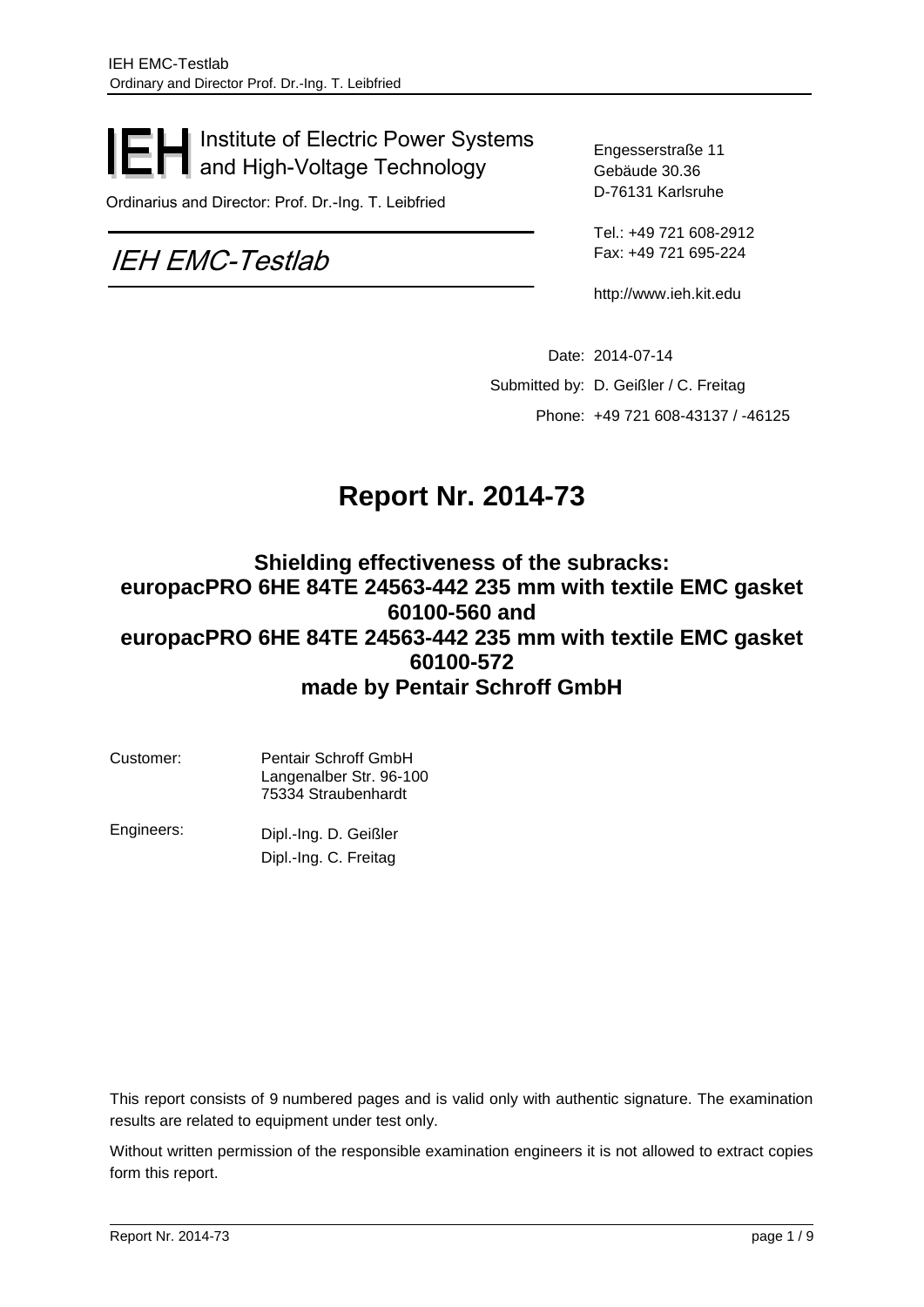# Table of contents

| $\overline{2}$ |     |  |
|----------------|-----|--|
| 3              |     |  |
|                | 3.1 |  |
|                | 3.2 |  |
|                | 3.3 |  |
|                | 3.4 |  |
|                | 3.5 |  |
| $\overline{4}$ |     |  |
|                | 4.1 |  |
|                | 4.2 |  |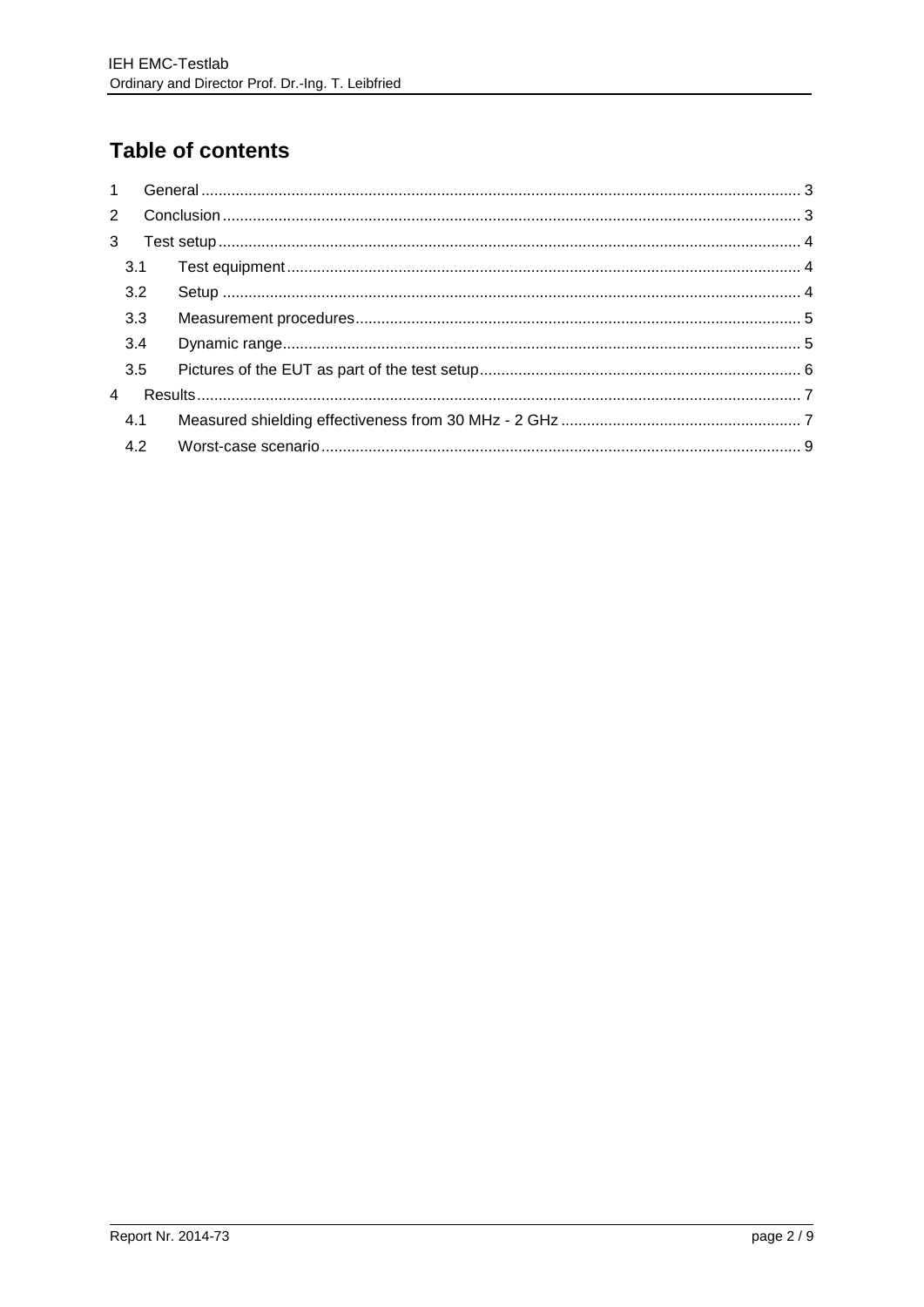#### 1 **General**

| $(EUT)$ :                      | Equipment under test europacPRO 6HE 84TE 24563-442 235 mm with textile EMC gasket 60100-560 and<br>europacPRO 6HE 84TE 24563-442 235 mm with textile EMC gasket 60100-572<br>made by Pentair Schroff GmbH |                      |                |  |  |
|--------------------------------|-----------------------------------------------------------------------------------------------------------------------------------------------------------------------------------------------------------|----------------------|----------------|--|--|
| <b>EUT</b> received:           | 2014-06-05                                                                                                                                                                                                |                      |                |  |  |
| Place of test facility:        | EMV-Laboratory<br>Institute of Electrical Energy Systems and<br>High Voltage Engineering (IEH)<br>KIT – Campus Süd<br>Engesserstraße 11<br>76131 Karlsruhe                                                |                      |                |  |  |
| Test date:                     | 2014-06-05                                                                                                                                                                                                |                      |                |  |  |
| Environmental condi-<br>tions: | temperature:<br>humidity:<br>barometric pressure:                                                                                                                                                         | 24,9<br>31.7<br>1002 | °C<br>%<br>hPa |  |  |
| Representative cus-<br>tomer:  | Mr. Benko, Pentair Schroff GmbH                                                                                                                                                                           |                      |                |  |  |
| Test engineer:                 | C. Freitag                                                                                                                                                                                                |                      |                |  |  |
| Applied standards:             | Shielding effectiveness in the frequency range of 30 MHz to 1000 MHz according to VG 95373, Part<br>15 and in the extended frequency range of 1 GHz to 2 GHz in dependence on the mentioned stand-<br>ard |                      |                |  |  |

#### $\overline{2}$ Conclusion

Shielding effectiveness measurements of 2 subracks europacPRO 6HE 84TE 24563-442 depth 235 mm, one with textile EMC gasket 60100-560 (TPE foam), called B1 in this report and one with textile EMC gasket 60100-572 (high temperature sealing 85°C, with silicon core), called B2 in this report were performed in a frequency range of 30 MHz to 2 GHz.

The results of those measurements are displayed in Fig. 7 to Fig. 10. The additionally calculated worst-case scenario is shown in Fig. 11.

Responsible for the proper execution of the measurements in accordance with acknowledged rules of technology

Karlsruhe, 2014-07-14

Dipl.-Ing. D. Geißlen (Head of EMC-testing)

Prof. Dr.-Ing. T. Leibfried

Dipl.-Jng. C. Freitag (Deputy:Head of EMC-testing)

(Director)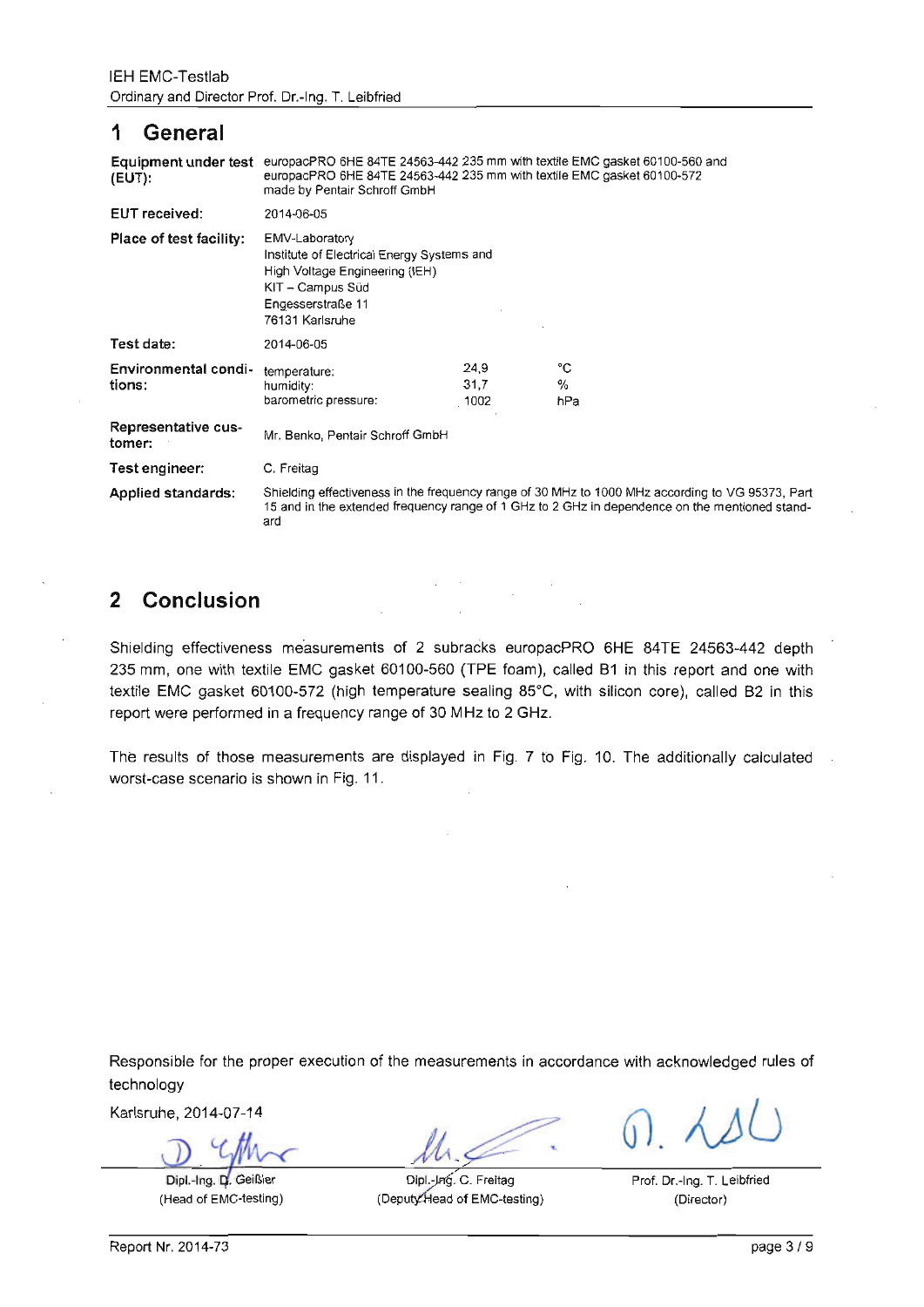## <span id="page-3-1"></span><span id="page-3-0"></span>**3 Test setup**

#### **3.1 Test equipment**

Table 1: Test equipment for the frequency range of 30 MHz - 1 GHz

| <b>Name</b>                       | Type                                    | <b>Manufacturer</b> | <b>Inventory number</b> |
|-----------------------------------|-----------------------------------------|---------------------|-------------------------|
| Signal generator                  | SMIQ 06 ATE                             | <b>R&amp;S</b>      | 07-100976               |
| Power amplifier (9 kHz - 220 MHz) | BTA 0122-1000                           | <b>BONN GmbH</b>    | 950003                  |
| Power amplifier (220 - 1000 MHz)  | BLWA 2010-200                           | <b>BONN GmbH</b>    | 950004                  |
| Sending antenna                   | UHALP9108-G                             | Schwarzbeck         | 050084                  |
| Receiving antenna                 | E-field probe, Mod.-Nr. 904, 3,6cm ball | Eaton               | 870035HO                |
| Test receiver                     | <b>ESVP</b>                             | <b>R&amp;S</b>      | 872991/0011             |

Table 2: Test equipment for the frequency range of 1 GHz – 2 GHz

| Name              | <b>Type</b>                             | <b>Manufacturer</b> | Inventory number |
|-------------------|-----------------------------------------|---------------------|------------------|
| Network analyzer  | ZVRE                                    | R & S               | 272/0074/96      |
| Power amplifier   | 25S1G4A                                 | Amplifier Research  | 990043           |
| Sending antenna   | <b>BBHA 9120A</b>                       | Schwarzbeck         | 990042           |
| Receiving antenna | E-field probe, Mod.-Nr. 904, 3,6cm ball | Eaton               | 870035HO         |

#### <span id="page-3-2"></span>**3.2 Setup**

The EUT was fixed on upon a brass tubing in a semi anechoic chamber. The tube was used to shield and guide the measuring cable from the receiving antenna via tunnel under the ground plane to the test receiver. Possible eigenfrequencies of the test setup were suppressed with ferrites around the tubing.

Table 1: Position data of the test setup

|                                        | $30$ MHz $-$ 1 GHz       | 1 GHz - 2 GHz            |  |
|----------------------------------------|--------------------------|--------------------------|--|
| Height of the receiving antenna        | $1.31 \text{ m}$         | $1,31 \; m$              |  |
| Distance between sending and receiving | 3.41 m                   | 1,6m                     |  |
| antenna                                |                          |                          |  |
| Height of sending antenna              | 1,8 m                    | $1,31 \; m$              |  |
| Polarization of sending antenna        | vertical                 | vertical                 |  |
| Polarization of receiving antenna      | vertical                 | vertical                 |  |
| Irradiated sides                       | left, right, top, bottom | left, right, top, bottom |  |



Fig. 1: Setup for 30 MHz – 1 GHz Fig. 2: Setup for 1 GHz – 2 GHz

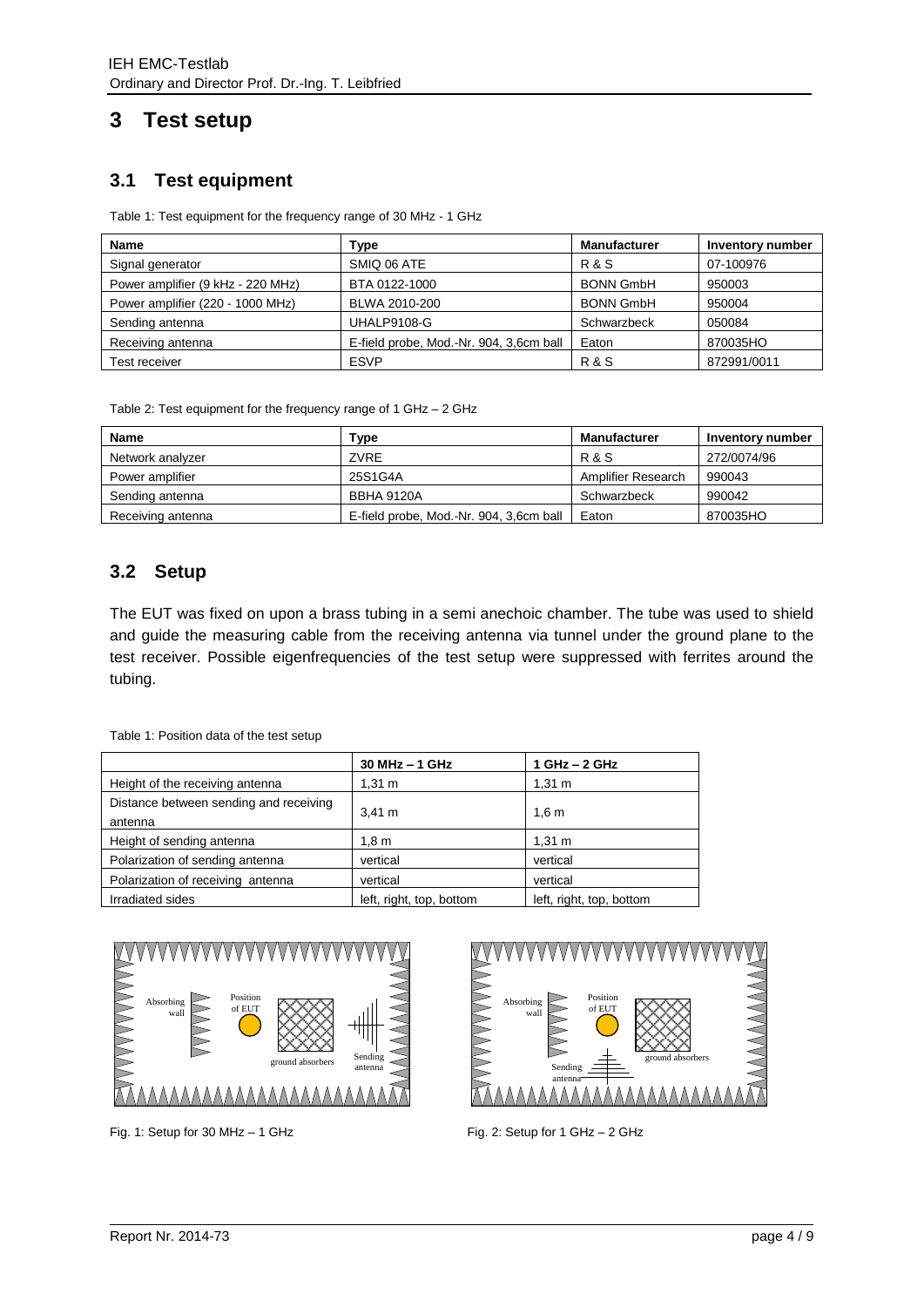#### <span id="page-4-0"></span>**3.3 Measurement procedures**

The measurement of the shielding effectiveness was performed according to the "middle point method" which describes an insertion-loss method.

Coupling is first measured with no enclosure present and afterwards with one inserted. During those measurements the distance between sending- and receiving antenna as well as the orientation and sending power  $P_0$  are kept constant.



Fig. 3: Illustration of insertion-loss measurement method

The enclosure shielding effectiveness  $a_s$  is the difference between the reference level  $a_0$  without and the level  $a_1$  with applied shielding (Fig. 3).

$$
a_s = a_0 - a_1
$$
 in dB

In order to reduce the influence of resonances inside the cabinet the measurement results for shielding effectiveness are smoothed by a moving average filter with a width of 10 frequency points.

#### <span id="page-4-1"></span>**3.4 Dynamic range**

The dynamic range  $a_D$  is determined as the difference between reference level  $a_0$  and the level  $a_2$ without receiving antenna and a reflection free enclosed cable [\(Fig. 4\)](#page-4-2).

$$
a_D = a_0 - a_2
$$
 in dB

Dynamic range is a quantification for the maximum shielding effectiveness, achievable with the used test setup. It depends on the noise level of the equipment (e.g., the shielding effectiveness of the cables) and the intrinsic noise of the receiver.

<span id="page-4-2"></span>

Fig. 4: Determination of the dynamic range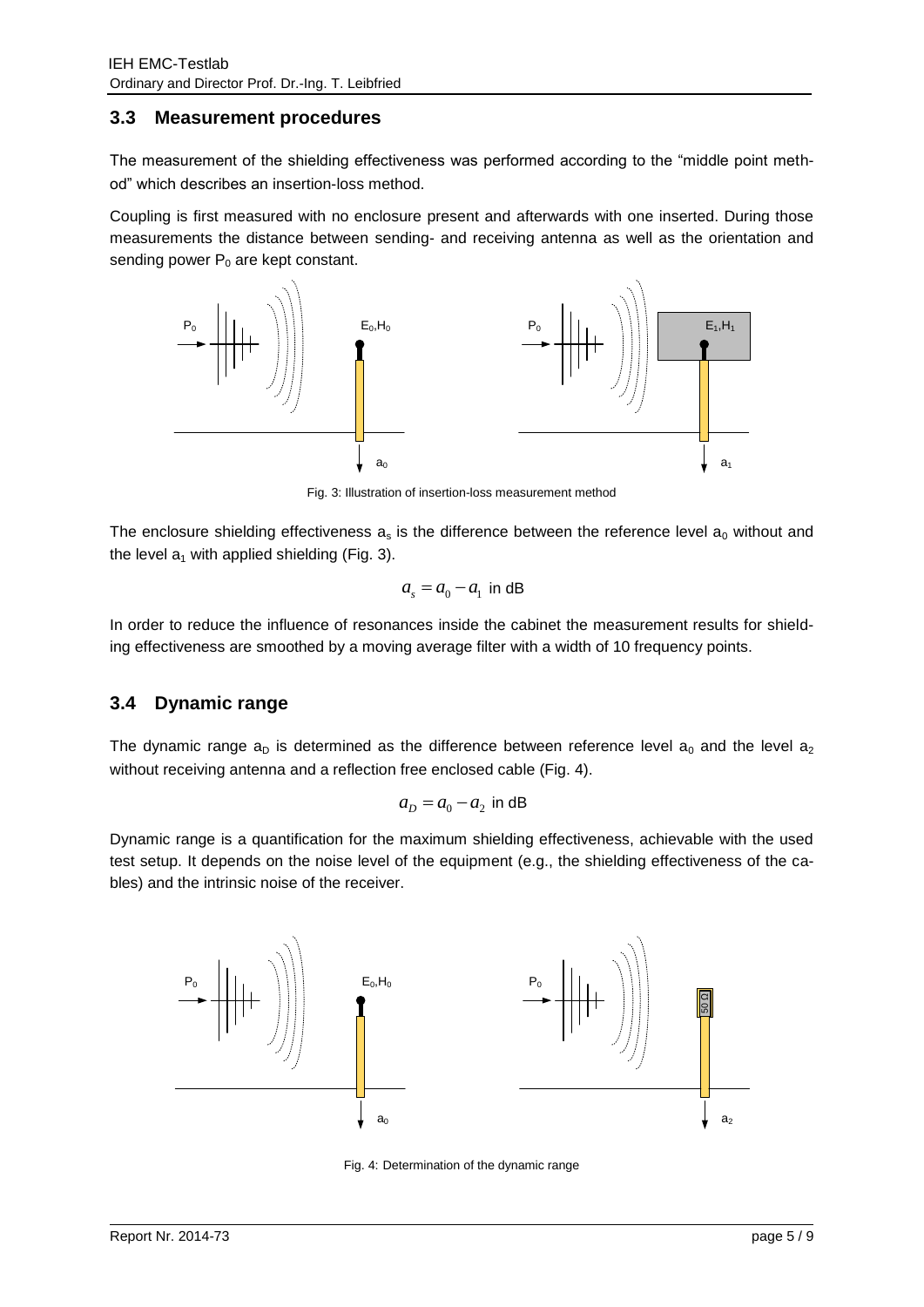## <span id="page-5-0"></span>**3.5 Pictures of the EUT as part of the test setup**



Fig. 5: Setup for the frequency range of 30 MHz - 1 GHz



Fig. 6: Setup for the frequency range of 1 - 2 GHz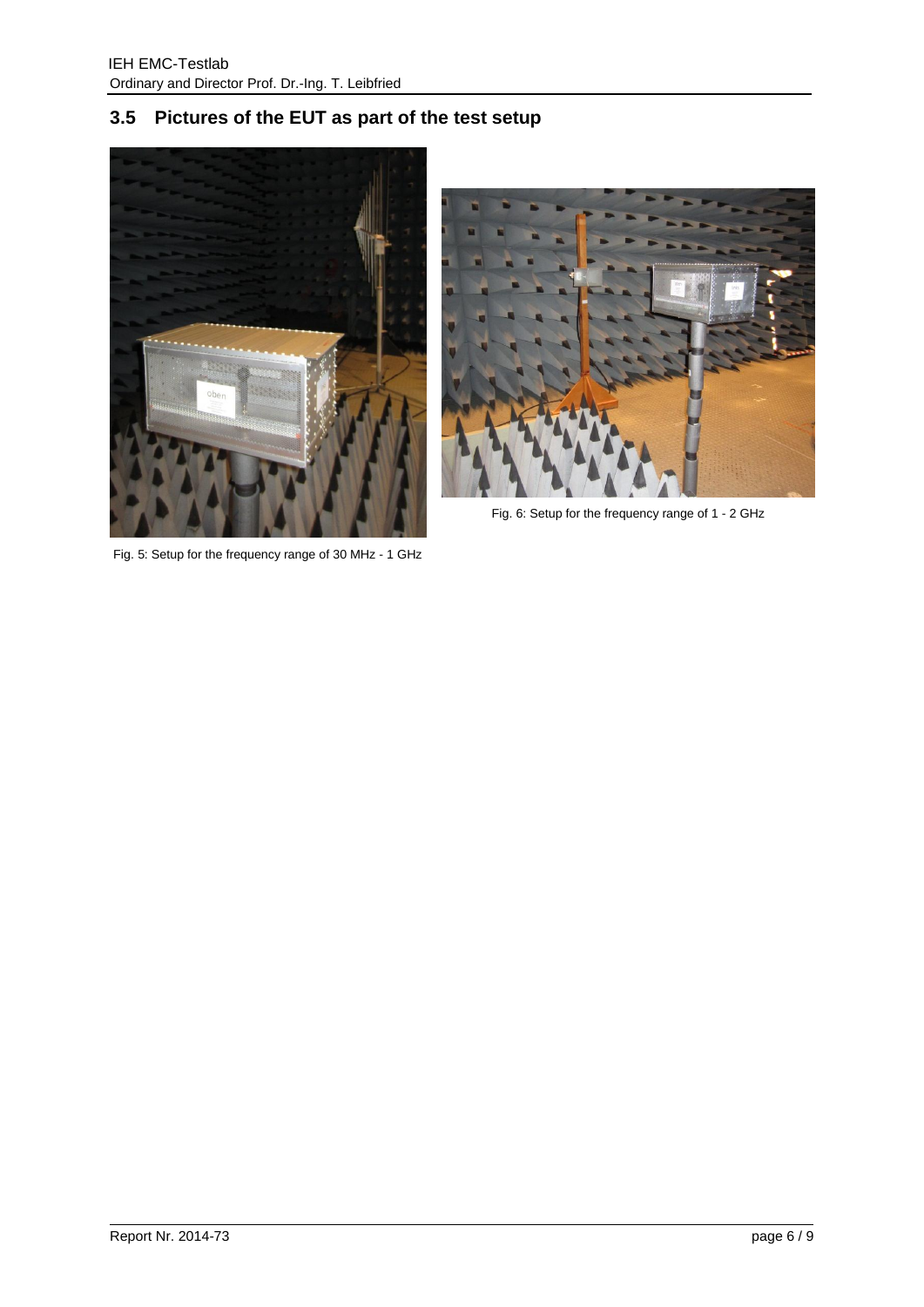## <span id="page-6-0"></span>**4 Results**



### <span id="page-6-1"></span>**4.1 Measured shielding effectiveness from 30 MHz - 2 GHz**

Fig. 7: Measurement results of B1 and B2 for direct radiation on LEFT-side of the EUT



Fig. 8: Measurement results of B1 and B2 for direct radiation on RIGHT-side of the EUT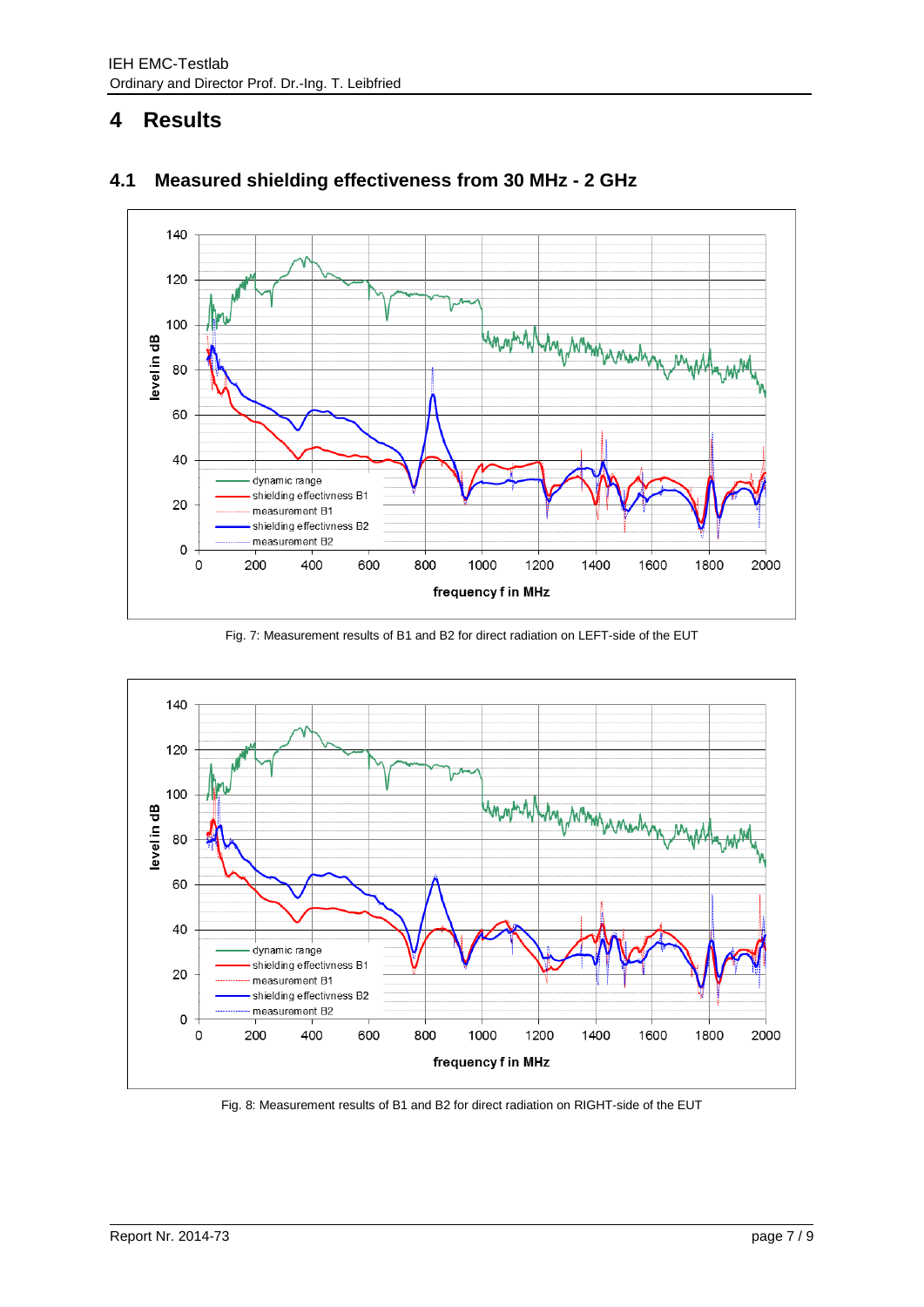

Fig. 9: Measurement results of B1 and B2 for direct radiation on TOP-side of the EUT



Fig. 10: Measurement results of B1 and B2 for direct radiation on BOTTOM-side of the EUT